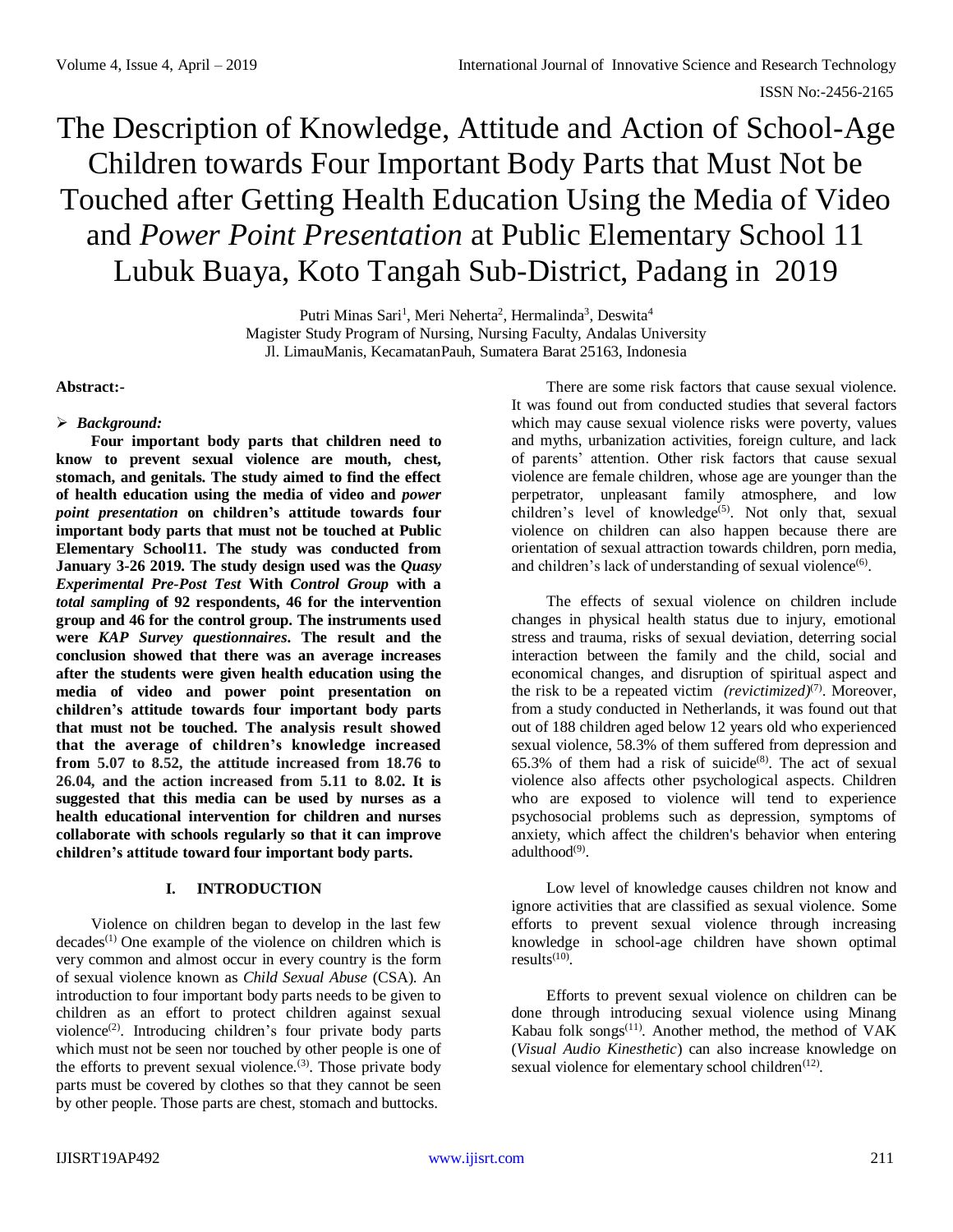#### ISSN No:-2456-2165

One of them is through health education, in which it can improve some skills and ability of children in responding to sexual violence that will happen to them, such as able to recognize the touch that will be done to the private area of the body, dare to reveal (*say skill*), dare to act (*do skill*), able to tell to the parents (*tell skill*), able to report the act of sexual violence to the parents (*report skill*), attitude that will be done after seeing an act of sexual violence $(13)$ .

The application of video and *power point presentation* at school related to sexual violence about four body parts which are considered private and must not be touched can be done and has shown optimal result in the effort to prevent sexual violence on children $(14)$ . The application of these media is needed in order to achieve the objective of health education in giving understanding to school age children about four important body parts that must not touched to prevent children from becoming a victim of sexual violence.

#### **II. MATERIAL AND METHODS**

The study was a quantitative study using the study design of "quantitative descriptive*"* (15) . The populations were 92 school children of grade VI of elementary school-age 11- 12 years old in Public senior High School 11 Lubuk Buaya of Koto Tangah Kota Sub-district of Padang.

The sampling technique in the study was the *probability sampling* technique using a *total sampling method* in which the sampling done in overall. The number of the sample was 92 respondents.

#### **III. RESULT**

The average distribution of knowledge, attitude and action of the school-age children on four important body parts that must not be touched before and after given the intervention (on the intervention group and the control group) can be seen on the table below :

| No             | Average                   | <b>Intervention Group</b> |         |
|----------------|---------------------------|---------------------------|---------|
|                |                           | Mean                      | min-max |
|                | Knowledge                 |                           |         |
|                | PreTest<br>a <sub>1</sub> | 5.07                      | $3 - 7$ |
|                | PostTest<br>b.            | 8.52                      | $8-9$   |
| $\mathfrak{D}$ | Attitude                  |                           |         |
|                | PreTest<br>a.             | 18.76                     | 13-24   |
|                | PostTest<br>b.            | 26.04                     | 24-28   |
| 3              | Action                    |                           |         |
|                | PreTest<br>a.             | 5.11                      | $2 - 8$ |
|                | PostTest                  | 8.02                      | 7-9     |

Table 1:- Average Distribution of Knowledge, Attitude and Action of School-age Children on Four Important Body Parts That Must Not Be Touched Before and after Given Intervention (n=46)

On table 5.2, it is known that for the intervention group, the average score of *pretest* on the school-age children's knowledge on four important body parts that must not be touched was 5,07, in which the lowest score was 3 and the highest was 7. Based on that, it can be concluded that the increase of the knowledge of school-age children on four important body parts that must not be touched on the intervention group was higher than the control group.

#### **IV. DISCUSSION**

# *A. The Average of Children's Knowledge on Four Important Body Parts before Given Intervention*

Based on the result of the study conducted by the writers on the average of school-age children's knowledge on four important body parts that must not be touched before and after given intervention, it was found out that the result of the intervention group's *pre test* average score on knowledge was 5,07, in which the lowest score was 3 and the highest score was 7.The result of the study showed that both groups' *pre test* average score on knowledge was considered low.

The result of the study was in accordance with the study conducted (16) in Soa Aids Nederland in which the respondents' *pre test* average score on knowledge on sensitive parts that must not be touched was considered low, with the average of 5,4. Moreover, a study $(17)$  in Iran has also found that the average score on knowledge was low (40,5%) before given health education. <sup>(18)</sup>It was said that about 69% of the students taking a survey about the knowledge were considered not yet competent.

Based on the result of the study, it was found out that the frequency distribution of age was that 71% of the intervention group's respondents and 67,4% of control group respondents were12 years of age.

The writers assume that their ignorance on wearing appropriate clothing can be related to their age which can be classified as relatively young (11-12 years of age).

Someone's age determines his/her level of knowledge. The more mature the age, the more information will be received so that it can increase individual insight and knowledge<sup>(19)</sup>. Moreover, the cause of the lack of knowledge of elementary school students is due to the factor of a very young  $age^{(20)}$ .

Based on the study result of the frequency distribution on gender, most of the respondents of the intervention group (56,5%) and the control group (60,9%) were female.

The study result is supported by a study in which women have 5,2 times greater risks of being the victims of sexual violence and abuse compared to men $(21)$ . The writers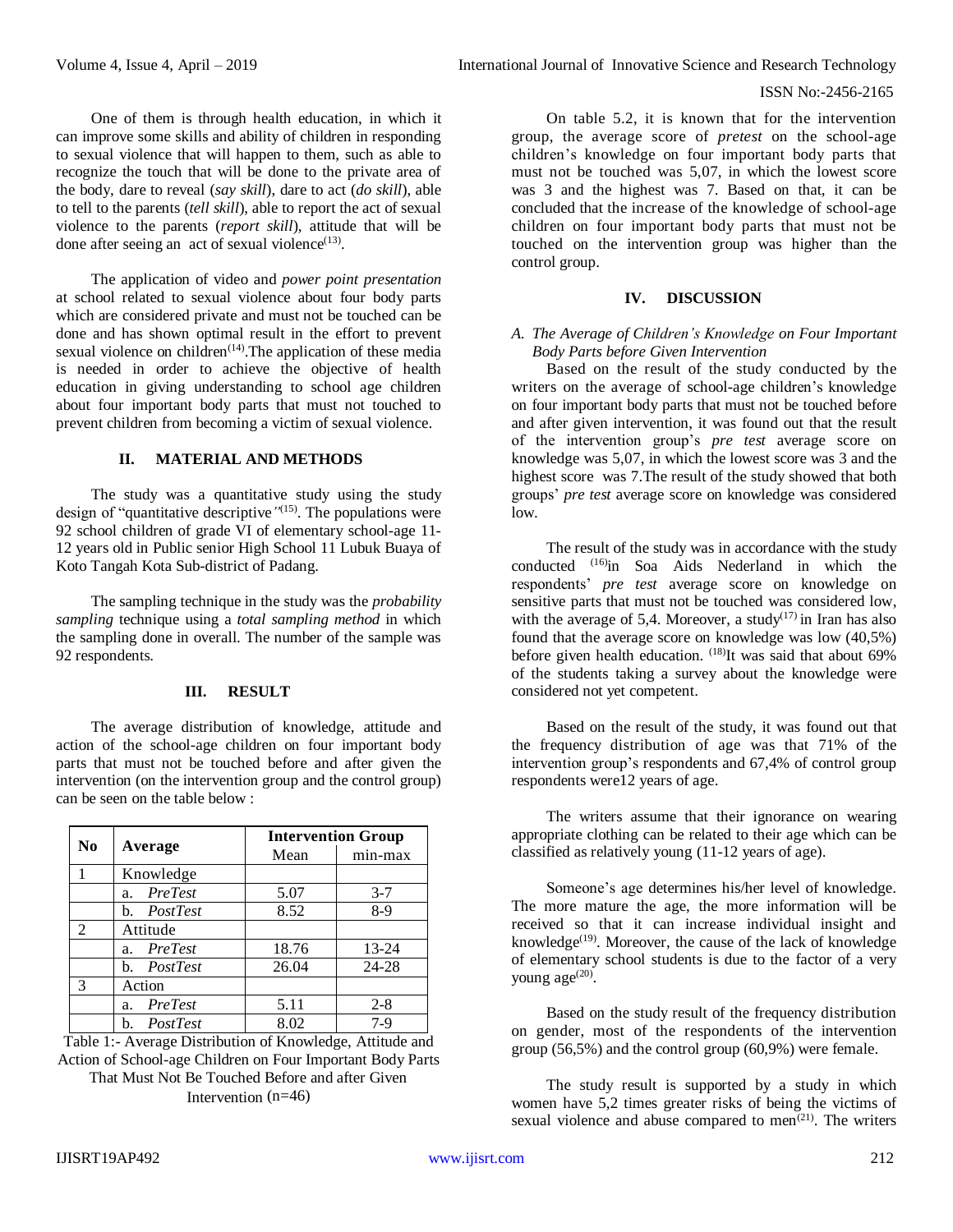#### ISSN No:-2456-2165

believe that to correct children's negative attitude about the propriety of wearing short sleeved t-shirt and shorts, parents must be wiser when giving facilities to their children.

Based on the study result of the frequency distribution on the parents' salary and work, most of the respondents' parents who belonged to the intervention group (95,7%) earned above the Regional Minimum Wage  $($  Rp. 2.289.228) and most of them (the fathers) worked as businessmen (54,3%) while the ones who worked as laborers were only 15,2%. In fact, they were capable to provide their children aged 11-12 years old with *hand phone* equipped with internet access so that they could engage in social media.

Safety internet expert from Ohio (22), said that the age of 14 years was the ideal age to give smart phones to children. If parents give it earlier, it will become an addictive disturber for children. Besides, it can cause children exposed to issues such as internet *bullying*, children's predator, or even *sexting* (communicating sexually through *chatting application*) and get sexually abused.

# *B. The Average of Children's Knowledge on Four Important Body Parts after Given Intervention*

On the Intervention group, the average score of children's *post test* on knowledge about four important body parts that must not be touched after given intervention increased to 8,52, with the lowest score of 7 and the highest of 9.

The study result is in accordance with a study conducted<sup> $(23)$ </sup> in Iran which proposed that the respondents' average score of *post test* on knowledge about parts of body that must not be touched was 90,2%. In addition, a study<sup>(24)</sup> in Netherlands has also found that after given health education, the respondents' average score of *post test* on knowledge was  $87.4^{\left(25\right)}$  There was an increase of students' knowledge on sexual health from 50% to 62,5% after given health education using power point presentation method.

Based on the *posttest* questionnaire analysis, the writers found out that there was an improvement of answers on the use of polite and covering clothes. On the intervention group, all respondents had answered correctly (100%). This showed that health education given by the writers was able to increase the respondents' knowledge on the use of clothes for children.

# *C. The Average of Children Attitude towards Four Important Body Parts before Given Intervention*

Based on the result of the study conducted by the writers on school-age children's attitude towards four important body parts that must not be touched before given intervention, the average score of *pre test* on attitude was 18,76, with the lowest score of 13 and the highest of 24.

Attitude is someone's reaction to stimulus which is still closed. Attitude is not yet a real action, but it is still in the form of a person's perception and readiness to react to the stimulus around him. Attitude can be measured directly and indirectly. Measuring attitude is an opinion expressed by the respondents to the object  $(26)$ .

The result of the study is in line with a study<sup> $(27)$ </sup> in Saudi Arabia which found out that the respondents' average score of *pre test* on attitude towards body parts that must not be touched was relatively low which was 7,3 from the total score of 16. Moreover, a study  $(28)$  in India also found out that the average score on knowledge was low before given health education (48,4%).

The main reason of respondents' low *pre test* average score in the study conducted by the writer can be seen from the description of the questionnaire. The result of the questionnaire analysis stated that 54,3% of the respondents from intervention group and 69,6% of the respondents from the control group assumed that wearing short sleeved t-shirt and shorts were appropriate and normal.

Based on the interview done by the writers to the respondents about the reasons why they thought that wearing short sleeved t-shirt and shorts were appropriate and normal, the respondents said that they often saw children their age and their idols wearing them on mass media and internet (TV, Facebook, Youtube).

# *D. The Average of Children's Attitude towards Four Important Body Parts after Given Intervention*

From the result, it was found out that from the 7 items of questionnaires on children attitude, the average score of *posttest* on attitude was 26,04, with the lowest score of 24 and the highest of 28. This showed that there was an increase of students' average score on four important body part which was 7,28.

In line with a study done  $(29)$  in Mexico which stated that the respondents' *post test* score on attitude about four important body parts that must not be touched could reach to  $87,2\%$ . In addition, a study<sup>(30)</sup> in Selangor also found out that after given health education, the respondents' average score of *post test* on attitude could reach to 93,4%.

Based on the post test questionnaires analysis done by the writers, the writers found out that there was an attitude improvement of the respondents. About 91,3% of the respondents eventually assumed that wearing short dress and shorts were things that they must not do. This showed that health education given by the writers had corrected the respondents' attitude.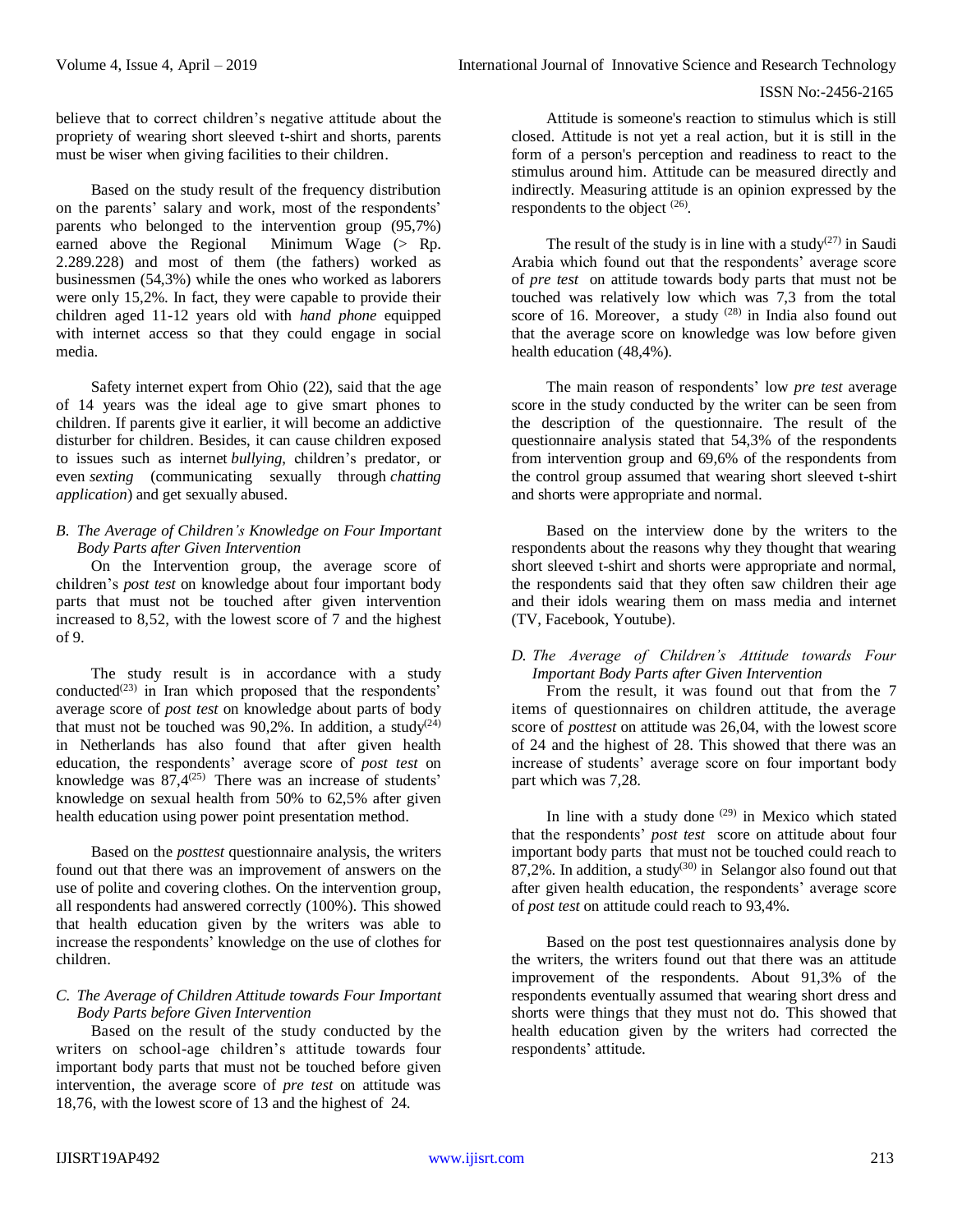# *E. The Average of Children's Action toward Four Important Body Parts after Given Intervention*

Based on the result of the study conducted by the writers on the average score of school-age children's attitude towards four important body parts that must not be touched before and after given intervention, it was found out that the average score of *pre test* on action was 5,11, for the lowest score and 8 for the highest.

According to a study done<sup>(24)</sup> in Netherlands, the respondents' average score of *pre test* on action towards sensitive parts that must not be touched was considerably low. In addition, a study<sup> $(23)$ </sup> in Iran also found that the respondents' *pre test* on action was low (44,7) before given health education.

Practices / real actions are things that are done from a response (26). An action carried out in the right order will be able to carry out an action systematically, from the beginning to the end, will become a habit and will eventually be modified properly

Thus, health education using videos and *power point presentation* is expected to be able to increase children's attitude which eventually will increase their knowledge, attitude and action towards four important body parts that must not be touched.

# *F. The Average of Children's Action towards Four Important Body Parts after Given Intervention*

Based on *posttest* questionnaires analysis done by the writer on the intervention group and the control group, the writers found out that there was improvement of the answer on action. On intervention group, about 97,8% of the respondents found out about important body parts that must not be touched by other people.

It showed that health education given by the writers had been able to increase the respondents' action score on important body parts that must be protected and must not be touched by other people.

Someone who finds out about important body parts that must be protected and must not be touched by other people will also get the reasons why they must be protected. They will be encouraged to protect them when realizing the result that might happen if they are left uncovered.

# **V. CONCLUSION**

There was an increase of the students' average score of knowledge, attitude and action towards four important body parts that must not be touched.

#### **SUGGESTION**

It is suggested that health education on children's four important body part using these media is used by schools as a reference and an innovation in the curriculum of elementary school learning which involves pediatric nursing that can improve children attitude towards the four important body parts.

#### **REFERENCES**

- [1]. World Health Organization (WHO). Child Maltreatment. United States of America; 2017.
- [2]. Mathews B, Collin-ve D. Child Sexual Abuse: Toward a Conceptual Model and Definition. TRAUMA, VIOLENCE, Abus. 2017;1–18.
- [3]. Justicia. Program Underwear Rules Untuk Mencegah Kekerasa Seksual Pada Anak Usia Dini. J Pendidik Anak Usia Dini. 2016;9(2):217–32.
- [4]. Ezekiel MJ, Mosha IH, Kisanga F, Mpembeni R, Anaeli A, Switbert R. Factors associated with child sexual abuse in Tanzania : a qualitative study. Tanzan J Health Res. 2017;19(2):1–10.
- [5]. Ibrahim NH. Risk Factors for Child Sexual Abuse and Perpetrator Related Risk Factors at Adama Hospital Medical College ,. Adv Sci Humanit. 2017;3(3):23–30.
- [6]. Fauziah, Safiah I, Habibah S. Upaya Meningkatkan Motivasi Belajar Siswa Melalui Lesson Study di Kelas V SD Negeri Lampagen Aceh Besar. J Ilm Pendidik Guru Sekol Dasar. 2017;2(1):30–8.
- [7]. Fisher C, Goldsmith A, Hurcombe R, Soares C. The impacts of child sexual abuse : A rapid evidence assessment. United States of America: IICSA Research Team; 2017.
- [8]. Wagenmans A, Minnen A Van, Sleijpen M, Jongh A De, Minnen A Van. The impact of childhood sexual abuse on the outcome of intensive trauma-focused treatment for PTSD. Eur J Psychotraumatol. 2018;9(1).
- [9]. Rehan W, Antfolk J, Johansson A, Jern P, Santtila P. Experiences of severe childhood maltreatment , depression , anxiety and alcohol abuse among adults in Finland. PLoS One. 2017;12(5):1–12.
- [10]. Rudolph J, Zimmer-gembeck MJ, Shanley DC, Hawkins R. Child Sexual Abuse Prevention Opportunities : Parenting , Programs , and the Reduction of Risk. Child Maltreat. 2017;20(10):1–11.
- [11]. Neherta M, Machmud R, Damayanti R, Afrizal. Development and Testing of Intervention Model for Child Sexual Abuse Prevention on Primary School Children in Padang City , 2014. Indian J Community Heal. 2015;27(4):472–7.
- [12]. Neherta M, Machmud R, Damayanti R. The difference in intervention of sexual abuse prevention by two variance professions on primary school children in Padang. Indian J Community Heal. 2017;29(1):118–22.
- [13]. Tunc GC, Gorak G, Ozyazicioglu N, Ak B, Vural P. Preventing Child Sexual Abuse : Body Safety Training